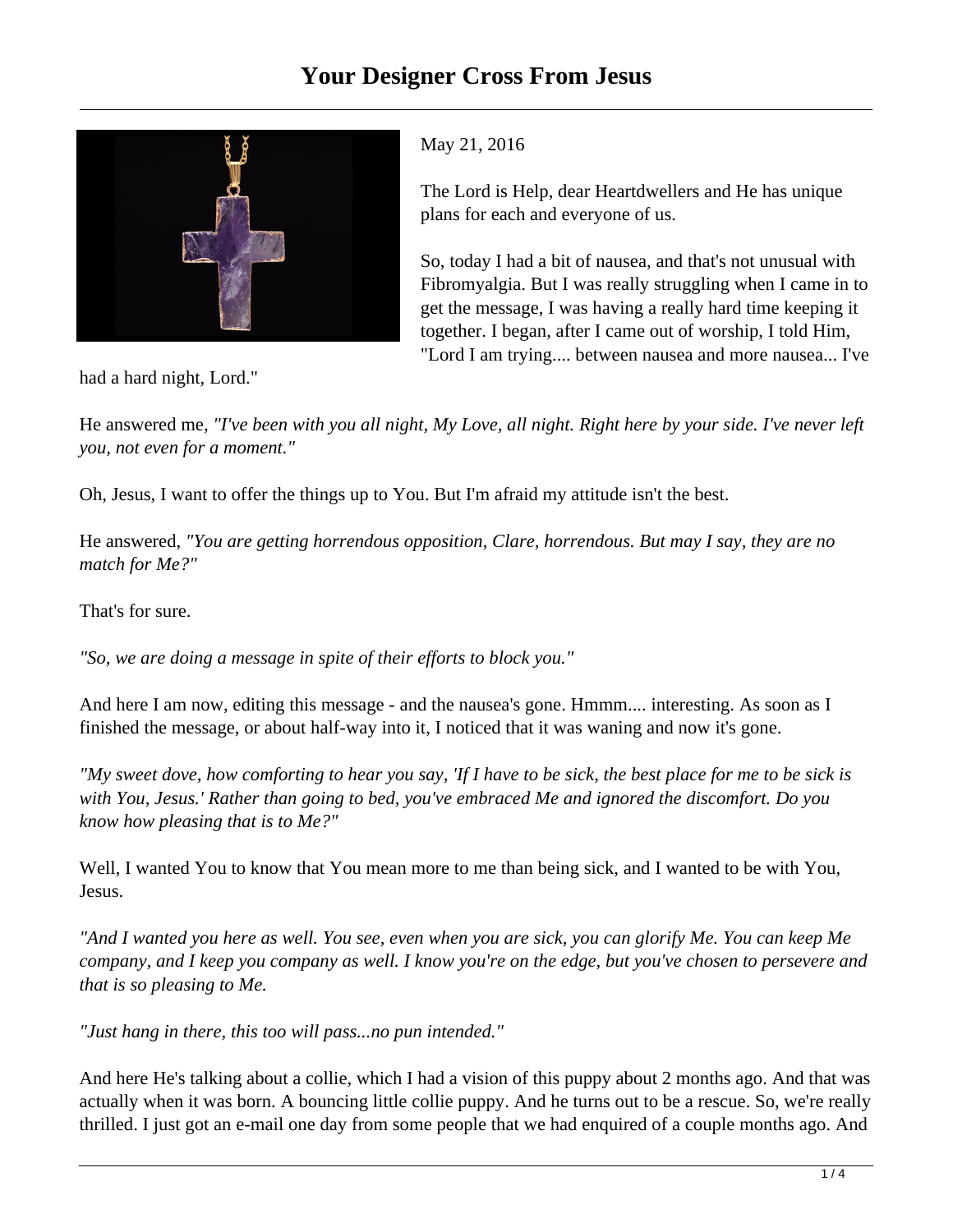the Lord did prepare this way for me, He did give me a vision of this dog. And it's very sweet, really, the way He works.

And He said, *"You have a puppy coming, you know."*

Yes - I'm excited!

*"He's a little ragamuffin and a handful now, but he will settle down within 3 months. Until then, he will be a challenge. Lots of chew toys, lots of distractions and playing, lots of lessons with cats. He will be a pleasure, a joy and a challenge.*

*"I wanted this for you, Clare. You needed a joyful distraction. You both will get hours of pleasure from this little one. I will see to it. He will indeed be a new family member. The cats will endure him and get used to him, don't worry about that. They have seen dogs come and go...in fact, they will wish he would go. 'Things were so much more peaceful before he came on the scene.' Nonetheless, they will play with him, it will be a novelty. We are going to have fun with him and this was truly My choice for you."*

I was feeling nausea again, very sick to my stomach at this point and a little dizzy.

He repeated Himself. He said, *"Dear one, this too will pass. Endure like a good soldier of Mine."*

Jesus, I offer this to You for souls. Oh, how I love You. I know I can't suffer much more than little things.

*"There will be tests and trials in the coming days. Many tests and trials. You are entering a new plateau, climbing a new mountain as it were. Many will be tried in new ways, for as we go forward there must be progress. You must be always embracing more and more holiness, patience, humility, and steadfastness. These are the things that qualify you for advancement in My service. When you handle one level well, I advance you to new challenges in order to prepare you for new graces.*

*"I will be with you in all of this. It is for My glory and the salvation of souls. You know I never waste anything. Remember, everything is in My hands and it's not about you - but My agenda. And graces will flow like a river.* 

*"Your little flock, too, will advance in the ways of holiness. There will not be one day that does not have its challenges. Forewarned is forearmed. I wish for you all to stick together and be supportive of one another. This is the mark of My endtimes army: Brotherly Love. For however long you are here, I want you to advance in holiness, My Brides. There will be ample opportunity. Remember it's not about prosperity, popularity, and power, but righteousness, peace and joy in the Holy Spirit in the midst of a corrupt and challenging world.*

*"Moments of triumph will be gratifying and I will reward each richly with the sweetness of My presence. The number of those who leave will decline, no one can argue against brotherly love and unity of purpose.* 

*"All of you will be called upon to serve in some capacity, whether it be to help an elderly person across the street, or pray for the sick. The more confidence you have in Me, the greater results you will have in your prayers. Do not even consider your weaknesses, for each of you are wearing designer crosses. In*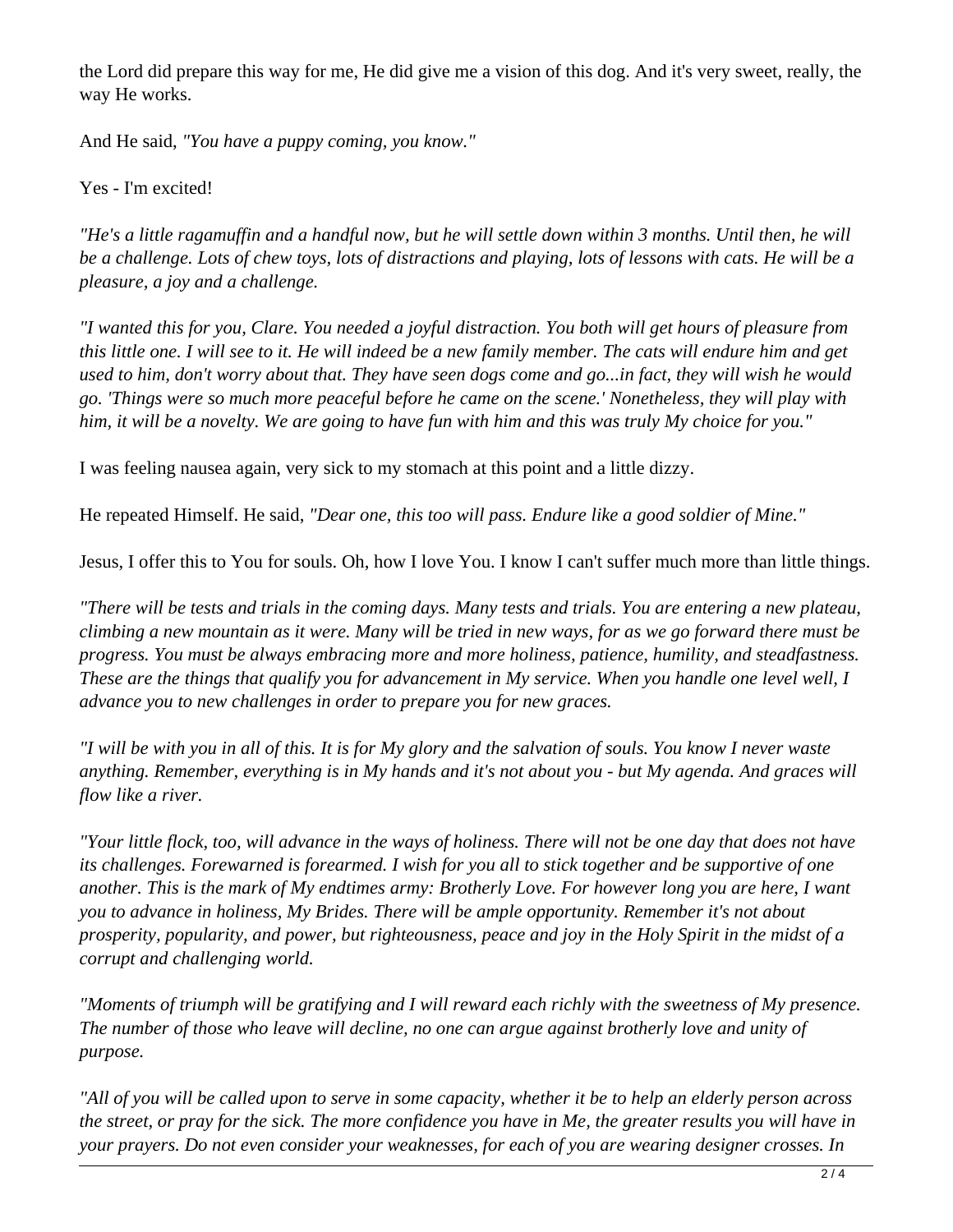*other words, I Myself have fitted them to your size and strength in Me. There is nothing I will allow that you cannot master with My Grace*.

*"That is why I ask you not to consider your weaknesses, because My power will shine through your weaknesses and even surprise you with its results. Many of you have been walking this walk in your own strength. I am calling you to abandonment and confidence in My ability to carry you through storms and challenges.* 

*"The less you think of yourself, the less you consider your skill sets and measure them to the challenges, the better. I need you to be focussed totally on Me and what I am doing through you. Just when you think it's all been a waste, that is when your breakthrough will come. I am prying you away from your own devices, your own abilities and tailoring challenges for you that will cause you to have complete confidence in Me because these things will be beyond your capacity to navigate.*

*"This is so very good for you. The less you think of yourselves, the more you consider My strengths, the better. What you would never dream of undertaking will flow right through you with very little effort if you are not counting on yourself, but counting on Me to do it.*

*"There will be many such tests. Your painting of Me, Clare, is one such test. Don't be concerned about your lack of expertise, rely more on Me, My precious Bride. The more you rely on Me, the better the results. In the end, all of this will become so automatic in all of you. You will find yourselves declaring frequently, 'I can't do this Lord, would You do it through me, please?' And even letting go, so I can, will come naturally to you once you overcome your tendency to want to control everything.*

*"Abandonment, abandonment, abandonment to the sacrament of the moment. Yes, each moment is a sacrament, a tool to bring you closer to Heaven. Don't try to size it up and compare your ability, just cast your care on Me and move forward. I will truly do the rest. What makes a Christian great in My service is the ability to forego themselves in favor of Me, in everything. The greater your abandonment to Me, the greater your success. And the more I will shine from within you bringing healing to those around you.*

*"Understand, My idea of success is not the world's idea. In the eyes of some, you may see yourself as a failure. It will be in these moments that you will be closest to Me and resemble Me the most. Do not look for worldly success, look for growth in holiness and abandonment to Me. The less you seek the world's favor, the greater you will become in the Kingdom of Heaven.*

*"I know I have repeated Myself here, but it is for a good reason. These lessons will be so much easier if you retain what I am saying. They will come back to you, quickened by My Spirit. But still, it would be good for you to keep a copy and read it from time to time, to see just how accurately I warned you ahead of time.* 

*"Again I ask you, please do not measure your abilities against the challenges. I am asking you to step out from under the cloud of your own self-reliance, which is poison in My Kingdom. Step out from under this and embrace the nakedness of not knowing, not having, not being experienced. Step out into the unknown and watch Me take over through you. You will literally be amazed at what I can accomplish through you. Do not be afraid. I am truly with you and will cause you to prosper spiritually in all circumstances.*

*"Remember: friendship with the world is enmity against God.*